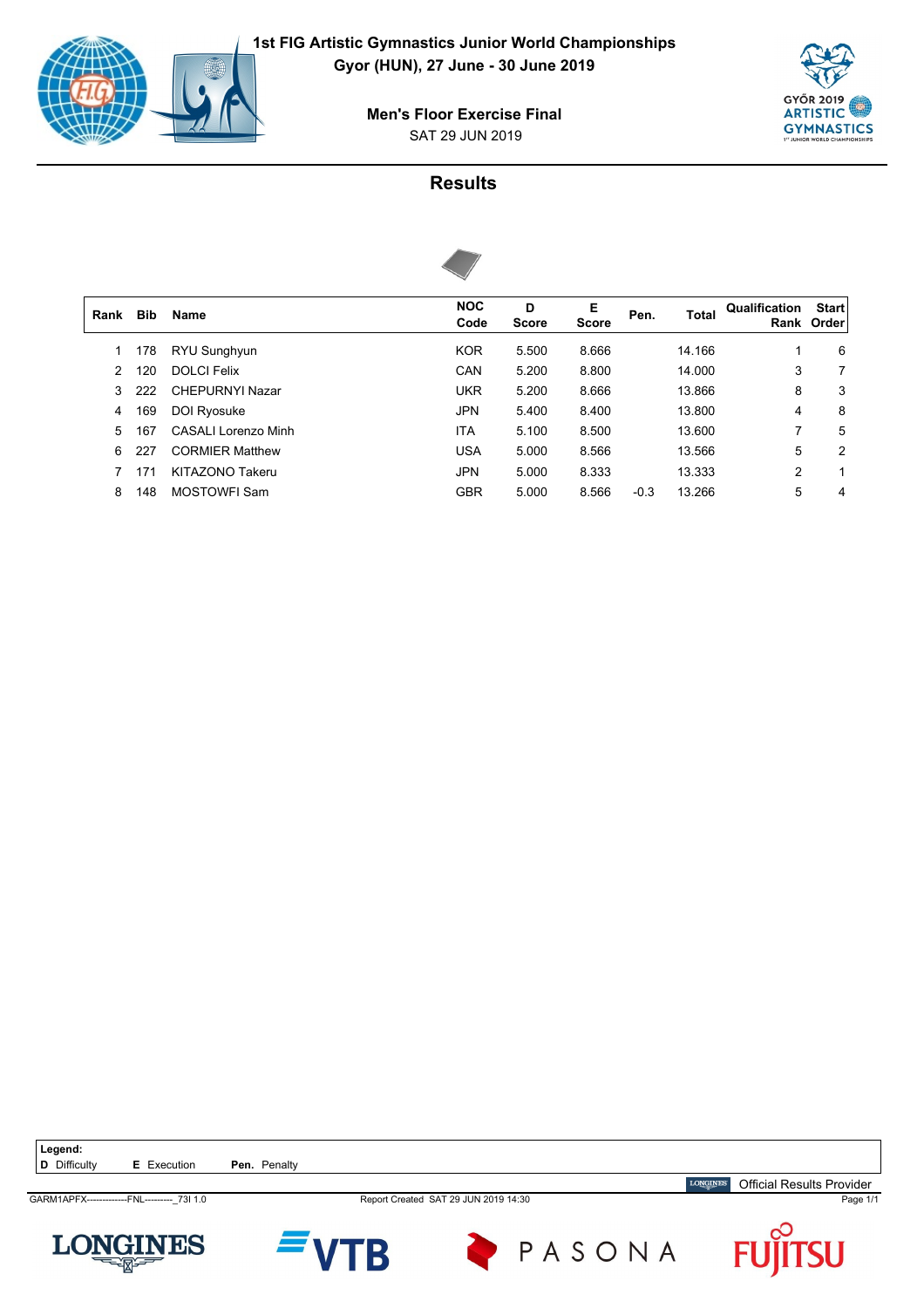

 $\sqrt{ }$ 

**GYŐR 2019 ARTISTIC GYMNASTICS** 

#### SAT 29 JUN 2019 **Men's Pommel Horse Final**



| Rank | <b>Bib</b> | <b>Name</b>             | <b>NOC</b><br>Code | D<br><b>Score</b> | Е<br><b>Score</b> | Pen. | <b>Total</b> | Qualification | <b>Start</b><br>Rank Order |
|------|------------|-------------------------|--------------------|-------------------|-------------------|------|--------------|---------------|----------------------------|
|      | 171        | KITAZONO Takeru         | <b>JPN</b>         | 5.200             | 8.766             |      | 13.966       | 2             | 3                          |
|      | 172        | <b>OKA Shinnosuke</b>   | <b>JPN</b>         | 5.000             | 8.766             |      | 13.766       | 1             | 7                          |
| 3    | 182        | <b>RODEVICS Edvins</b>  | LAT                | 4.700             | 8.533             |      | 13.233       | 6             | 5                          |
| 4    | 102        | <b>KHACHIKYAN Gagik</b> | ARM                | 4.900             | 8.133             |      | 13.033       | 5             | 8                          |
| 5.   | 128        | <b>ZUGEC Mateo</b>      | CRO                | 4.500             | 8.500             |      | 13.000       | 9             | 2                          |
| 6    | 224        | <b>KOVTUN Illia</b>     | <b>UKR</b>         | 5.500             | 6.300             |      | 11.800       | 7             | 4                          |
|      | 107        | MAMMADLI Samad          | <b>AZE</b>         | 5.000             | 6.000             |      | 11.000       | 8             | 1                          |
| 8    | 124        | YANG Haonan             | <b>CHN</b>         | 3.400             | 6.633             |      | 10.033       | 4             | 6                          |
|      |            |                         |                    |                   |                   |      |              |               |                            |

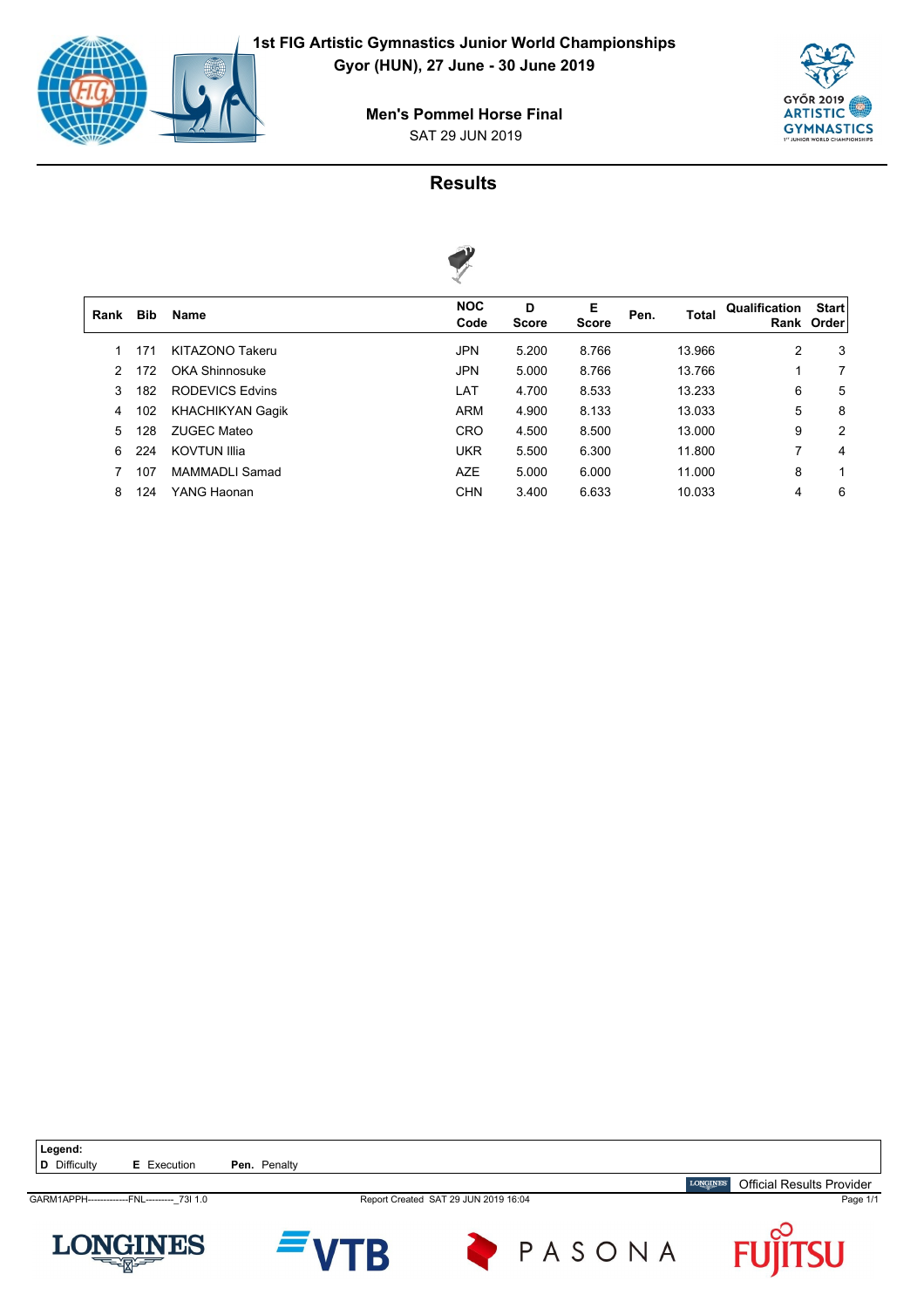

 $\begin{bmatrix} \phantom{-} \end{bmatrix}$ 



SAT 29 JUN 2019 **Men's Rings Final**



| Rank | <b>Bib</b> | Name                    | <b>NOC</b><br>Code | D<br><b>Score</b> | Е<br><b>Score</b> | Pen. | <b>Total</b> | Qualification | <b>Start</b><br>Rank Order |
|------|------------|-------------------------|--------------------|-------------------|-------------------|------|--------------|---------------|----------------------------|
|      | 120        | <b>DOLCI Felix</b>      | CAN                | 4.500             | 9.100             |      | 13.600       | 2             | 7                          |
| 2    | 116        | <b>SOARES Diogo</b>     | <b>BRA</b>         | 4.500             | 9.000             |      | 13.500       | 3             | 4                          |
| 3    | 124        | YANG Haonan             | <b>CHN</b>         | 4.800             | 8.675             |      | 13.475       | 1             | 8                          |
| 4    | 228        | DRAKE Isaiah            | <b>USA</b>         | 4.400             | 9.000             |      | 13.400       | 8             |                            |
| 5.   | 172        | <b>OKA Shinnosuke</b>   | <b>JPN</b>         | 4.600             | 8.800             |      | 13.400       | 7             | 6                          |
| 6    | 226        | <b>BRAUNTON Garrett</b> | <b>USA</b>         | 4.400             | 8.933             |      | 13.333       | 6             | 5                          |
|      | 208        | KULIAK Ivan             | <b>RUS</b>         | 4.500             | 8.833             |      | 13.333       | 4             | 2                          |
| 8    | 125        | YANG Yanzhi             | <b>CHN</b>         | 4.600             | 8.400             |      | 13.000       | 5             | 3                          |
|      |            |                         |                    |                   |                   |      |              |               |                            |

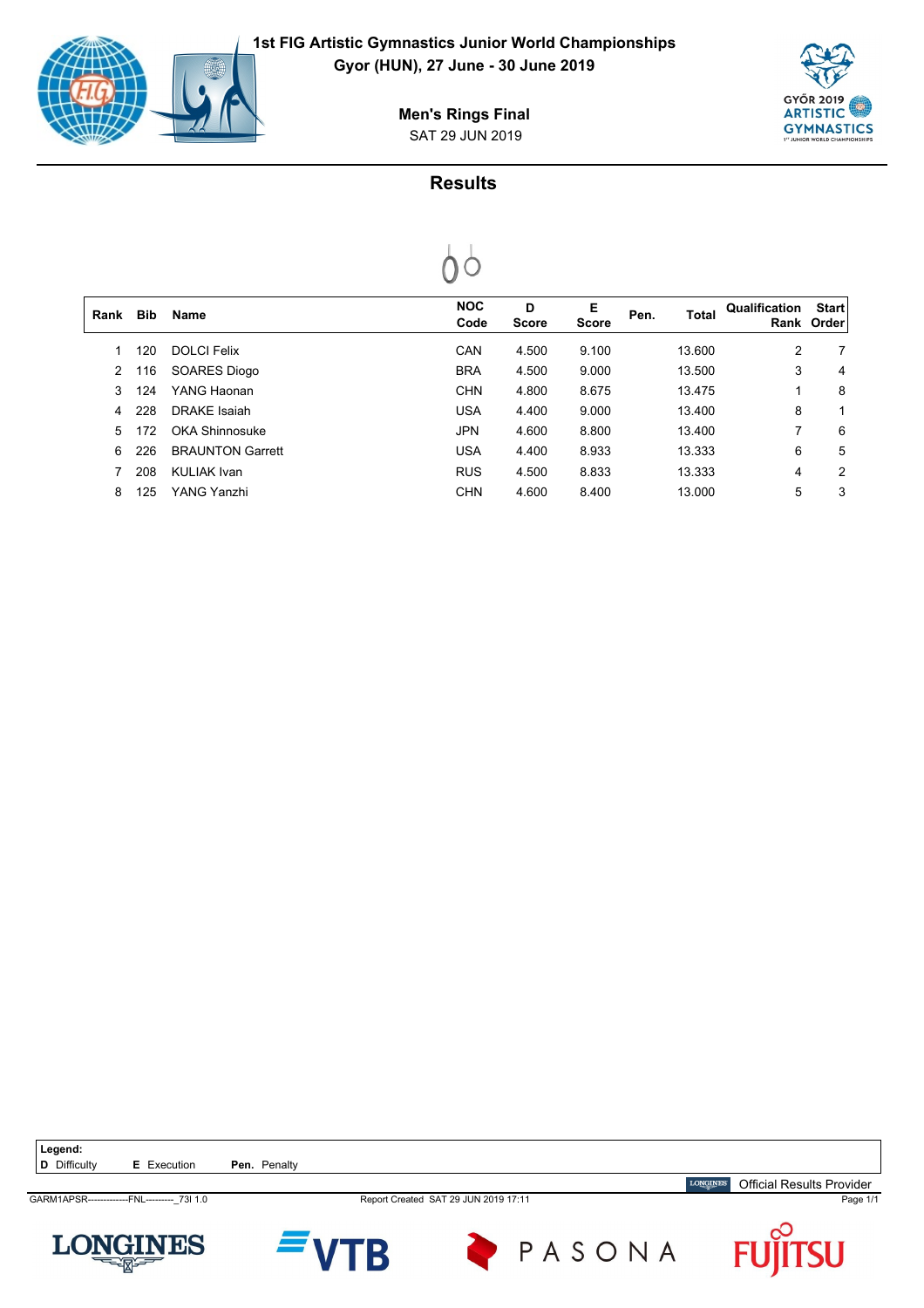

**Gyor (HUN), 27 June - 30 June 2019**



SUN 30 JUN 2019 **Men's Vault Final**



|      |            |                          | V                  |                |                   |            |        |                       |               |                     |                            |
|------|------------|--------------------------|--------------------|----------------|-------------------|------------|--------|-----------------------|---------------|---------------------|----------------------------|
| Rank | <b>Bib</b> | Name                     | <b>NOC</b><br>Code | Vault          | D<br><b>Score</b> | Е<br>Score | Pen.   | Vault<br><b>Score</b> |               | Total Qualification | <b>Start</b><br>Rank Order |
| 1    | 201        | <b>BURTANETE Gabriel</b> | <b>ROU</b>         | 1              | 5.200             | 9.316      |        |                       | 14.516 14.424 | $\mathbf{1}$        | 3                          |
|      |            |                          |                    | $\overline{2}$ | 5.200             | 9.133      |        | 14.333                |               |                     |                            |
| 2    | 124        | YANG Haonan              | <b>CHN</b>         | 1              | 5.200             | 9.300      |        |                       | 14.500 14.300 | 2                   | 8                          |
|      |            |                          |                    | $\overline{2}$ | 4.800             | 9.300      |        | 14.100                |               |                     |                            |
| 3    | 149        | SMITH-GORDON Jasper      | <b>GBR</b>         | 1.             | 5.200             | 9.266      |        |                       | 14.466 14.183 | 4                   | 5                          |
|      |            |                          |                    | $\overline{2}$ | 4.800             | 9.100      |        | 13.900                |               |                     |                            |
| 4    | 193        | <b>DICK Sam</b>          | <b>NZL</b>         | 1              | 5.200             | 8.766      |        |                       | 13.966 13.983 | 3                   | 2                          |
|      |            |                          |                    | $\overline{2}$ | 4.800             | 9.200      |        | 14.000                |               |                     |                            |
| 5    | 116        | <b>SOARES Diogo</b>      | <b>BRA</b>         | 1              | 4.800             | 9.133      | $-0.1$ |                       | 13.833 13.749 | 6                   | 1                          |
|      |            |                          |                    | $\overline{2}$ | 4.400             | 9.266      |        | 13.666                |               |                     |                            |
| 6    | 117        | VIEIRA Joao              | <b>BRA</b>         | 1              | 4.800             | 9.366      |        |                       | 14.166 13.716 | 5                   | $\overline{7}$             |
|      |            |                          |                    |                | 2 5.200           | 8.066      |        | 13.266                |               |                     |                            |
| 7    | 147        | SALADINO Leo             | <b>FRA</b>         | 1              | 5.200             | 9.066      |        |                       | 14.266 13.583 | $\overline{7}$      | 4                          |
|      |            |                          |                    |                | 2 5.200           | 7.800      | $-0.1$ | 12.900                |               |                     |                            |
| 8    | 103        | <b>HARDY James</b>       | <b>AUS</b>         | 1              | 5.200             | 8.000      |        |                       | 13.200 13.350 | 8                   | 6                          |
|      |            |                          |                    | $\overline{2}$ | 4.800             | 8.700      |        | 13.500                |               |                     |                            |

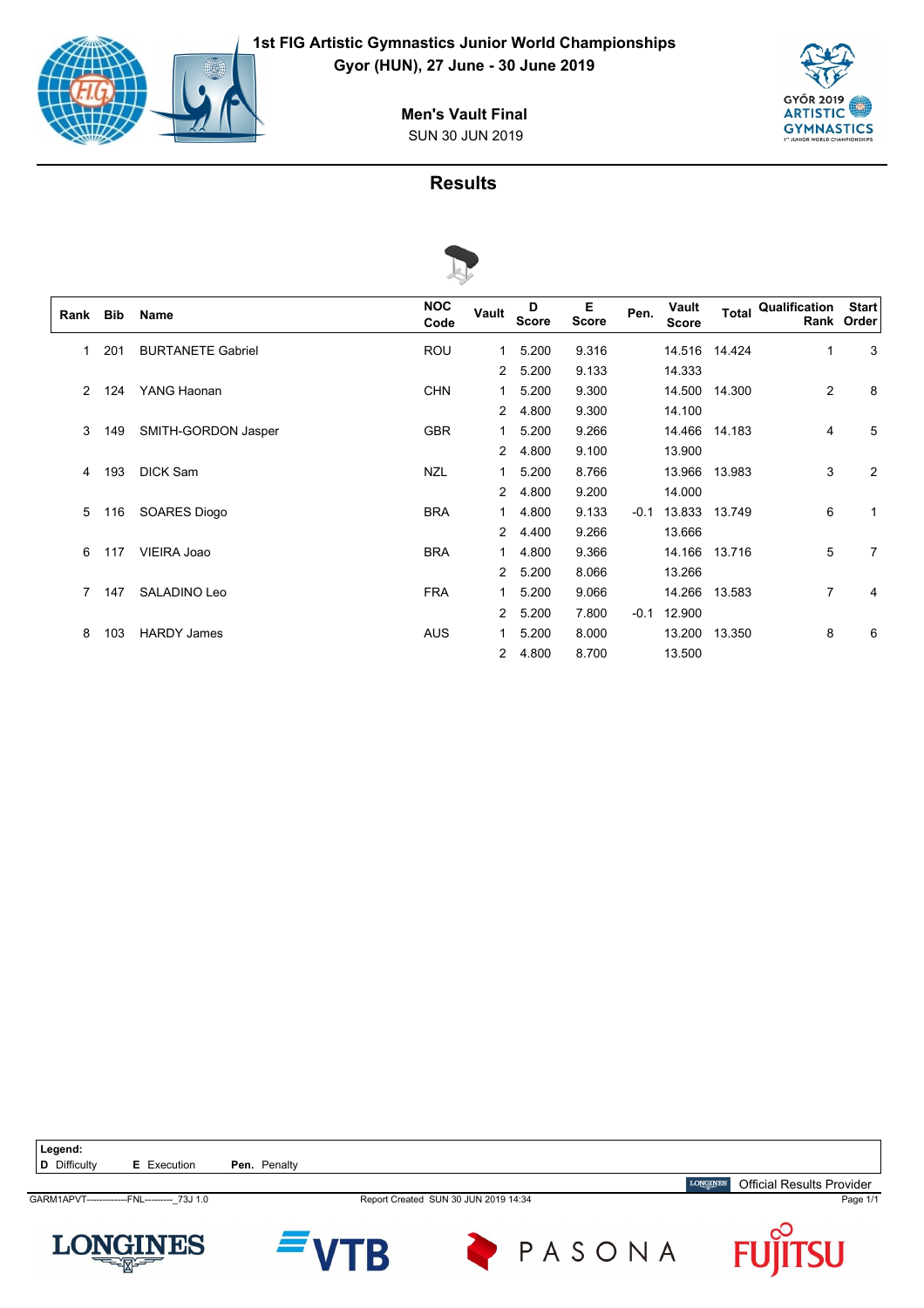

 $\sqrt{2}$ 

**Gyor (HUN), 27 June - 30 June 2019**



SUN 30 JUN 2019 **Men's Parallel Bars Final**



|      |            |                         | . .                |                   |                   |      |              |               |                            |
|------|------------|-------------------------|--------------------|-------------------|-------------------|------|--------------|---------------|----------------------------|
| Rank | <b>Bib</b> | <b>Name</b>             | <b>NOC</b><br>Code | D<br><b>Score</b> | Е<br><b>Score</b> | Pen. | <b>Total</b> | Qualification | <b>Start</b><br>Rank Order |
|      | 171        | KITAZONO Takeru         | <b>JPN</b>         | 5.700             | 8.566             |      | 14.266       | 1             | 7                          |
| 2    | 124        | YANG Haonan             | <b>CHN</b>         | 5.300             | 8.600             |      | 13.900       | 2             | 6                          |
| 3    | 172        | <b>OKA Shinnosuke</b>   | <b>JPN</b>         | 5.100             | 8.666             |      | 13.766       | 7             | 2                          |
| 4    | 224        | <b>KOVTUN Illia</b>     | <b>UKR</b>         | 5.700             | 7.766             |      | 13.466       | 3             |                            |
| 5    | 155        | <b>BALAZS Krisztian</b> | <b>HUN</b>         | 5.000             | 8.366             |      | 13.366       | 4             | 5                          |
| 6    | 123        | LI Hongyan              | <b>CHN</b>         | 4.400             | 8.666             |      | 13.066       | 8             | 8                          |
|      | 222        | <b>CHEPURNYI Nazar</b>  | <b>UKR</b>         | 5.100             | 7.500             |      | 12.600       | 6             | 3                          |
| 8    | 220        | <b>SENER Kerem</b>      | <b>TUR</b>         | 4.500             | 6.866             |      | 11.366       | 5             | 4                          |
|      |            |                         |                    |                   |                   |      |              |               |                            |